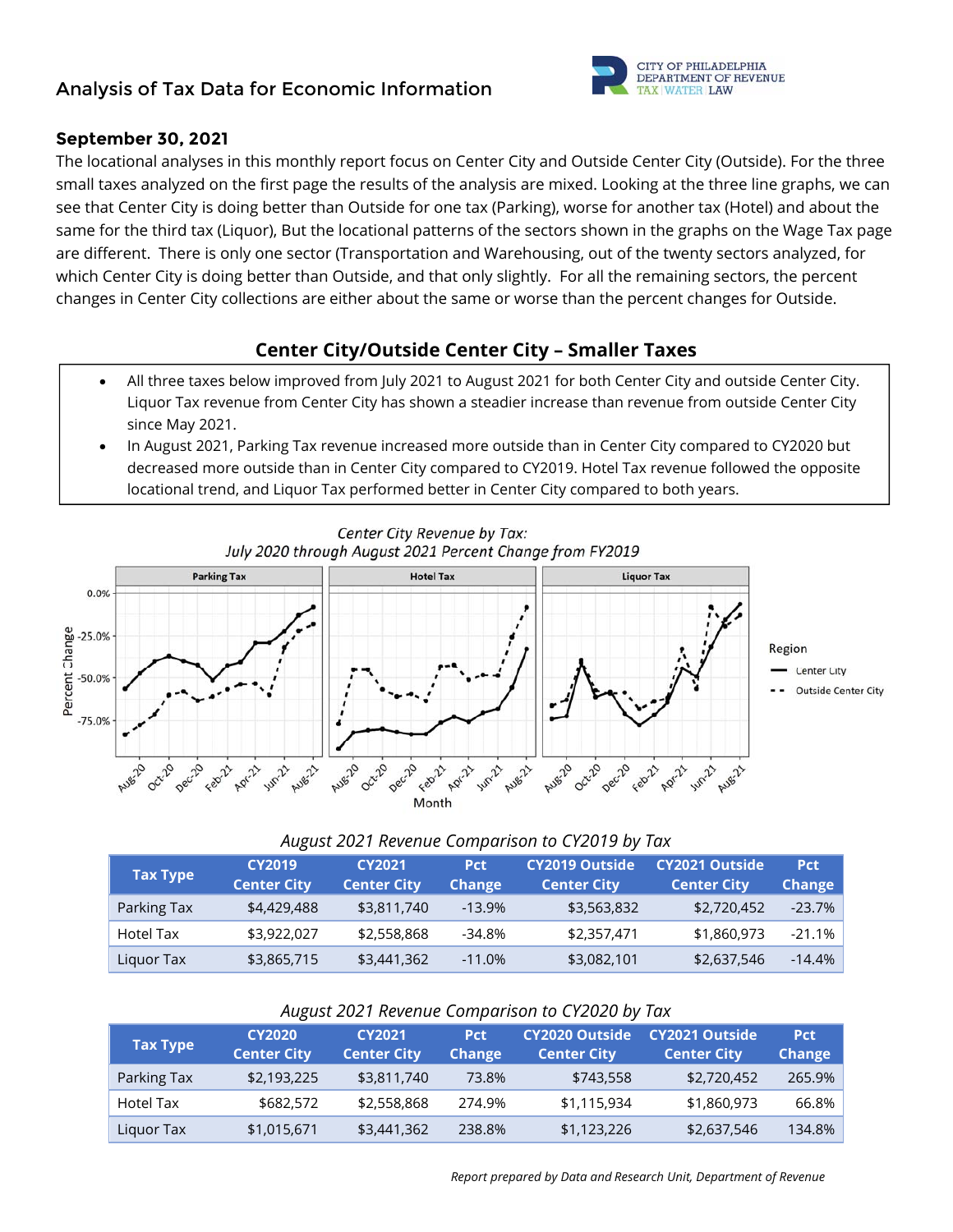

## **Center City/Outside Center City - Wage Tax**<sup>1</sup>

- For Center City, Wage Tax collections were down calendar year to date 25.7% compared to CY2019 and 20.8% compared to CY2020; outside Center City, collections were down 7.2% and 6.1%, respectively.
- Compared to CY2019, the top four industries (Health and Social Services, Government, Professional Services, and Education) are down 17.2% calendar year to date in Center City and 6.5% outside Center City. Compared to CY2020, these industries are down 13.6% in Center City and 6.4% outside Center City.
- For August, Center City Wage Tax collections were down 28.5% compared to FY2019, with collections outside Center City down by 8.1%.



Region - Center City - - Outside Center City

Note: This chart only shows businesses with a location, and does not include about 22% of revenue not associated with a business location.

### *Wage Tax: July 2020-August 2021 Percent Change from FY2019*

<sup>1</sup> July, October, and January data include quarterly payments processed late. Business location data is provided by some businesses which is supplemented by manual research and may contain inaccuracies. For businesses that have a Philadelphia and non-Philadelphia location, the Philadelphia location is weighted more heavily by a factor of three. The "Outside Center City" designation includes suburban locations. Manufacturing includes headquarter offices and factories.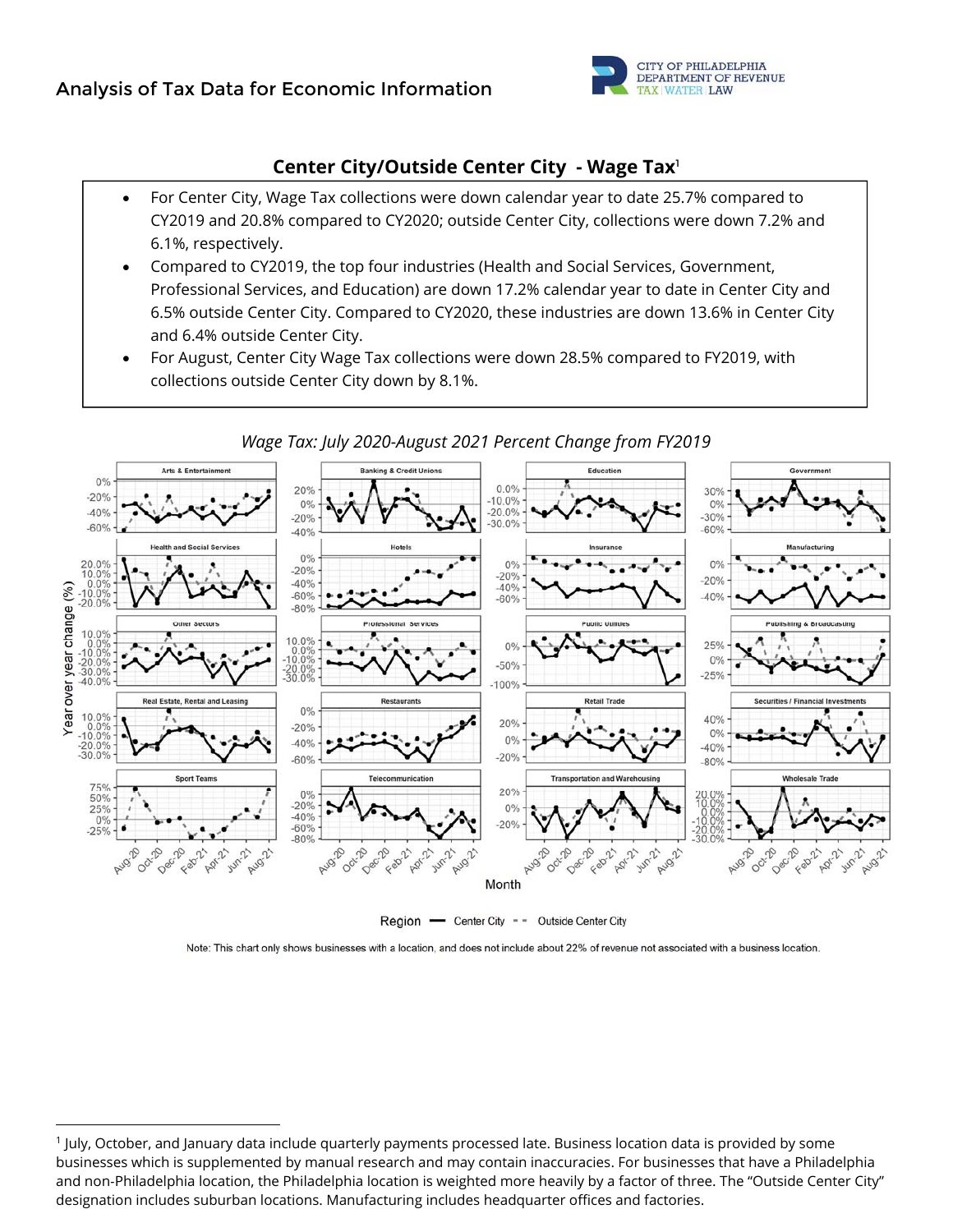# **Analysis of Tax Data for Economic Information**



## *Top-level Industry Breakdown – Calendar Year to Date (January to July) – Wage Tax Revenue in Millions*

|                                            |               |               | <b>Outside Center City</b> |            |               |         |               |               |            |               |
|--------------------------------------------|---------------|---------------|----------------------------|------------|---------------|---------|---------------|---------------|------------|---------------|
|                                            |               |               |                            | <b>Pct</b> | <b>Pct</b>    |         |               |               | <b>Pct</b> | <b>Pct</b>    |
|                                            |               |               |                            | Change     | Change        |         |               |               | Change     | Change        |
| Industry                                   | <b>CY2019</b> | <b>CY2020</b> | <b>CY2021</b>              | CY2019     | <b>CY2020</b> | CY2019  | <b>CY2020</b> | <b>CY2021</b> | CY2019     | <b>CY2020</b> |
| <b>Education</b>                           | \$8.2         | \$7.4         | \$6.6                      | $-20.5%$   | $-11.4%$      | \$116.0 | \$107.6       | \$95.4        | $-17.8\%$  | $-11.3%$      |
| <b>Finance &amp; Insurance</b>             | \$72.1        | \$69.5        | \$47.3                     | $-34.4%$   | $-32.0%$      | \$38.5  | \$39.6        | \$36.2        | $-5.8%$    | $-8.4%$       |
| Government                                 | \$20.4        | \$20.6\$      | \$18.9                     | -7.4%      | $-8.3%$       | \$49.4  | \$50.9        | \$47.1        | $-4.7\%$   | $-7.4%$       |
| <b>Health and Social Services</b>          | \$63.7        | \$59.7        | \$56.5                     | $-11.3%$   | $-5.3%$       | \$187.8 | \$193.2       | \$186.1       | $-0.9%$    | $-3.7%$       |
| <b>Hospitality &amp; Entertainment</b>     | \$27.5        | \$19.7        | \$15.2\$                   | -44.9%     | $-23.0\%$     | \$42.7  | \$33.0        | \$32.4        | $-24.1%$   | $-1.9%$       |
| <b>Manufacturing</b>                       | \$8.2         | \$6.5         | \$4.8\$                    | $-41.6%$   | $-27.0%$      | \$65.1  | \$73.7        | \$58.9        | $-9.5%$    | $-20.1%$      |
| <b>Other Sectors</b>                       | \$40.1        | \$39.2        | \$31.0                     | $-22.7%$   | $-21.1%$      | \$81.7  | \$77.3        | \$74.5        | -8.8%      | $-3.7%$       |
| <b>Professional Services</b>               | \$101.3       | \$98.1        | \$78.5                     | $-22.5%$   | $-20.0%$      | \$40.1  | \$41.2\$      | \$39.0        | $-2.7%$    | $-5.3%$       |
| <b>Publishing &amp; Telecommunications</b> | \$47.9        | \$46.0        | \$26.5                     | -44.6%     | $-42.3%$      | \$10.1  | \$9.6         | \$8.0         | $-20.9%$   | $-16.5%$      |
| <b>Retail Trade</b>                        | \$14.8        | \$13.2        | \$13.1                     | $-11.4%$   | $-0.3%$       | \$51.1  | \$50.5        | \$54.6        | 6.8%       | 8.1%          |
| <b>Transportation and Warehousing</b>      | \$8.1         | \$7.0         | \$8.0                      | $-1.3%$    | 14.5%         | \$29.7  | \$27.6        | \$28.6        | $-3.9%$    | 3.5%          |
| <b>Total Wage Tax</b>                      | \$412.5       | \$387.0       | \$306.4                    | $-25.7%$   | $-20.8%$      | \$712.4 | \$704.2       | \$660.9       | $-7.2%$    | $-6.1%$       |

*Note: Total Wage Tax does not include about 22% of revenue not associated with a business location.* 

# **Center City/ Outside Center City - Real Estate Transfer Tax**

- Condos have an overall decrease in collections for both in Center City and out of Center City for CYTD. On the other hand, CYTD houses have a general increase in Center City with a slight decrease outside of Center City.
- Houses in Center City showed an increase in the number of sales for quarters 1 and 2 compared to outside of Center City with a slight decrease in quarters 1 and 2.
- Note: the percent changes in the tables below compare CY21 to CY19.

|                                       | <b>House and Condo Transfer Tax Collections for Center City</b> |             |             |          |             |                |             |        |             |       |             |          |             |             |             |         |
|---------------------------------------|-----------------------------------------------------------------|-------------|-------------|----------|-------------|----------------|-------------|--------|-------------|-------|-------------|----------|-------------|-------------|-------------|---------|
| <b>Local Tax Amount (in millions)</b> |                                                                 |             |             |          |             |                |             |        | of Sales    |       |             |          |             |             |             |         |
|                                       | Condo<br>House                                                  |             |             |          |             | Condo<br>House |             |        |             |       |             |          |             |             |             |         |
| Calendar                              |                                                                 |             |             | %        |             |                |             | %      |             |       |             | %        |             |             |             | %       |
| Quarter                               | <b>CY19</b>                                                     | <b>CY20</b> | <b>CY21</b> | Change   | <b>CY19</b> | <b>CY20</b>    | <b>CY21</b> | Change | <b>CY19</b> | CY20  | <b>CY21</b> | Change   | <b>CY18</b> | <b>CY20</b> | <b>CY21</b> | Change  |
| Quarter1                              | \$5.6                                                           | \$4.9       | \$3.0       | -46.9%   | \$6.0       | \$7.9          | \$7.7       | 28.4%  | 440         | 373   | 266         | $-39.5%$ | 592         | 683         | 592         | $0.0\%$ |
| Quarter <sub>2</sub>                  | \$6.5                                                           | \$3.6       | \$6.6       | 1.5%     | \$9.4       | \$6.7          | \$11.0      | 16.7%  | 441         | 371   | 332         | $-24.7%$ | 645         | 647         | 661         | 2.5%    |
| July                                  | \$2.5                                                           | \$1.3       | \$1.8       | $-28.9%$ | \$3.9       | \$3.5          | \$2.3       | -42.2% | 547         | 369   | 398         | $-27.2%$ | 738         | 651         | 750         | 1.6%    |
| <b>CYTD Total</b>                     | \$14.6                                                          | \$9.8       | \$11.4      | $-22.3%$ | \$19.3      | \$18.1         | \$20.9      | 8.4%   | 1,428       | 1,113 | 996         | $-30.3%$ | 1.975       | 1,981       | 2,003       | 1.4%    |

|                      | <b>House and Condo Transfer Tax Collections Outside of Center City</b> |             |             |                                |             |             |             |         |             |             |             |            |             |             |             |           |
|----------------------|------------------------------------------------------------------------|-------------|-------------|--------------------------------|-------------|-------------|-------------|---------|-------------|-------------|-------------|------------|-------------|-------------|-------------|-----------|
|                      |                                                                        |             |             | Local Tax Amount (in millions) |             |             |             |         |             |             |             | # of Sales |             |             |             |           |
|                      |                                                                        |             | Condo       |                                |             |             | House       |         |             |             | Condo       |            |             |             | House       |           |
| Calendar             | <b>CY19</b>                                                            | <b>CY20</b> | <b>CY21</b> | %                              | <b>CY19</b> | <b>CY20</b> | <b>CY21</b> | %       | <b>CY19</b> | <b>CY20</b> | <b>CY21</b> | %          | <b>CY19</b> | <b>CY20</b> | <b>CY21</b> | %         |
| Quarter              |                                                                        |             |             | Change                         |             |             |             | Change  |             |             |             | Change     |             |             |             | Change    |
| Quarter1             | \$0.9                                                                  | \$1.0       | \$0.8       | $-5.0%$                        | \$20.1      | \$24.6      | \$23.6      | 17.2%   | 155         | 216         | 148         | $-4.5%$    | 5,991       | 6,330       | 5,049       | $-15.7\%$ |
| Quarter <sub>2</sub> | \$1.1                                                                  | \$0.6       | \$1.2       | 9.4%                           | \$28.9      | \$17.2      | \$29.3      | 1.4%    | 145         | 208         | 149         | 2.8%       | 6,067       | 5,137       | 5,134       | $-15.4%$  |
| July                 | \$0.4                                                                  | \$0.3       | \$0.3       | $-18.7%$                       | \$10.8      | \$10.2\$    | \$5.5       | -49.0%  | 173         | 209         | 168         | $-2.9%$    | 7,009       | 4,651       | 5,658       | $-19.3%$  |
| <b>CYTD</b>          | \$2.4                                                                  | \$1.9       | \$2.4       | $-0.8%$                        | \$59.8      | \$52.0      | \$58.4      | $-2.4%$ | 473         | 633         | 465         | $-1.7%$    | 19,067      | 16,118      | 15,841      | $-16.9%$  |
| <b>Total</b>         |                                                                        |             |             |                                |             |             |             |         |             |             |             |            |             |             |             |           |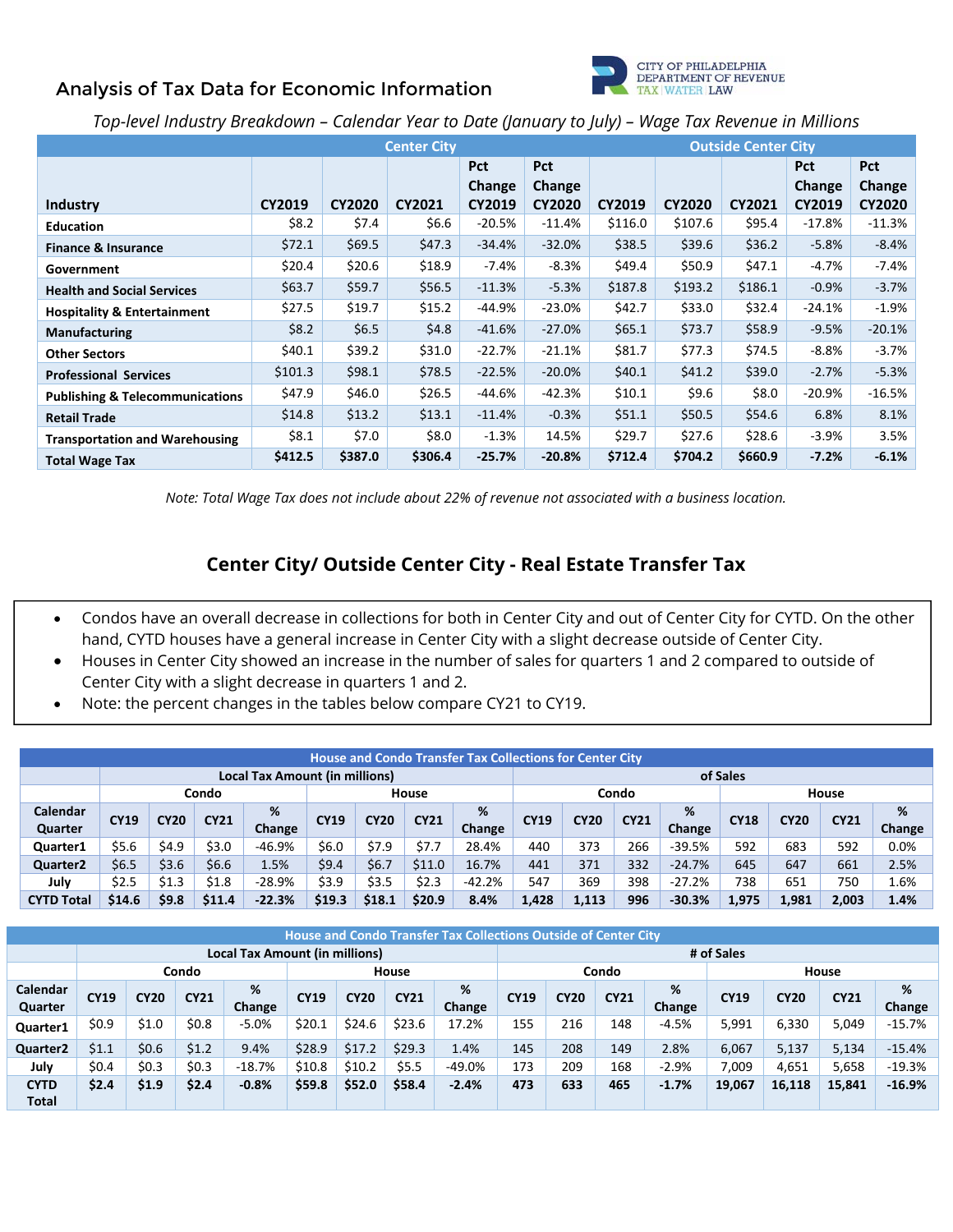# **Analysis of Tax Data for Economic Information**



# **Use and Occupancy (U&O) Vacancy Exemption2**

- The total Vacant Exemption amount decreased from July 2021 (+20.1%) to August 2021 (+12.6%) compared to FY2019. However, the exemption amount from retail, industrial, and miscellaneous commercial buildings increased from July 2021 to August 2021 compared to FY2019.
- For calendar year to date (January August), the total Vacant Exemption amount was 9.0% above last year, and 24.2% above CY2019. All building types were up compared to both years except for miscellaneous commercial, which has decreased compared to both years, and industrial and retail, which have both slightly decreased compared to CY2020.
- Parking and entertainment, restaurant, and hotel buildings have increased the most compared to both January – August 2020 and January – August 2019.



| Building Type Breakdown- Calendar Year to Date (Jan through Aug) - U&O Vacant Exemption |  |  |  |  |
|-----------------------------------------------------------------------------------------|--|--|--|--|
|-----------------------------------------------------------------------------------------|--|--|--|--|

| <b>Building Type</b>              | <b>CY2019</b> | <b>CY2020</b> | <b>CY2021</b> | <b>Pct Change</b><br>from CY2019 | <b>Pct Change</b><br>from CY2020 |
|-----------------------------------|---------------|---------------|---------------|----------------------------------|----------------------------------|
| <b>Total Vacant Exemption</b>     | \$41,468,163  | \$47,266,043  | \$51,502,035  | 24.2%                            | 9.0%                             |
| Office Building                   | \$13,351,410  | \$13,924,154  | \$14,969,576  | 12.1%                            | 7.5%                             |
| Retail                            | \$5,186,579   | \$6,338,708   | \$6,240,568   | 20.3%                            | $-1.5%$                          |
| Industrial                        | \$4,757,229   | \$5,095,353   | \$4,991,438   | 4.9%                             | $-2.0%$                          |
| Entertainment, Restaurant & Hotel | \$4,168,234   | \$5,788,957   | \$7,920,924   | 90.0%                            | 36.8%                            |
| Parking                           | \$1,409,483   | \$2,668,418   | \$2,993,607   | 112.4%                           | 12.2%                            |
| Misc. Commercial                  | \$464,449     | \$529,414     | \$458,081     | $-1.4%$                          | $-13.5%$                         |
| Other                             | \$12,130,779  | \$12,921,039  | \$13,927,841  | 14.8%                            | 7.8%                             |

<sup>&</sup>lt;sup>2</sup> "Other" building types include large apartment, nonprofit, condo, mixed usage, bank, utility, small apartment, garage, pier, and unclassified.